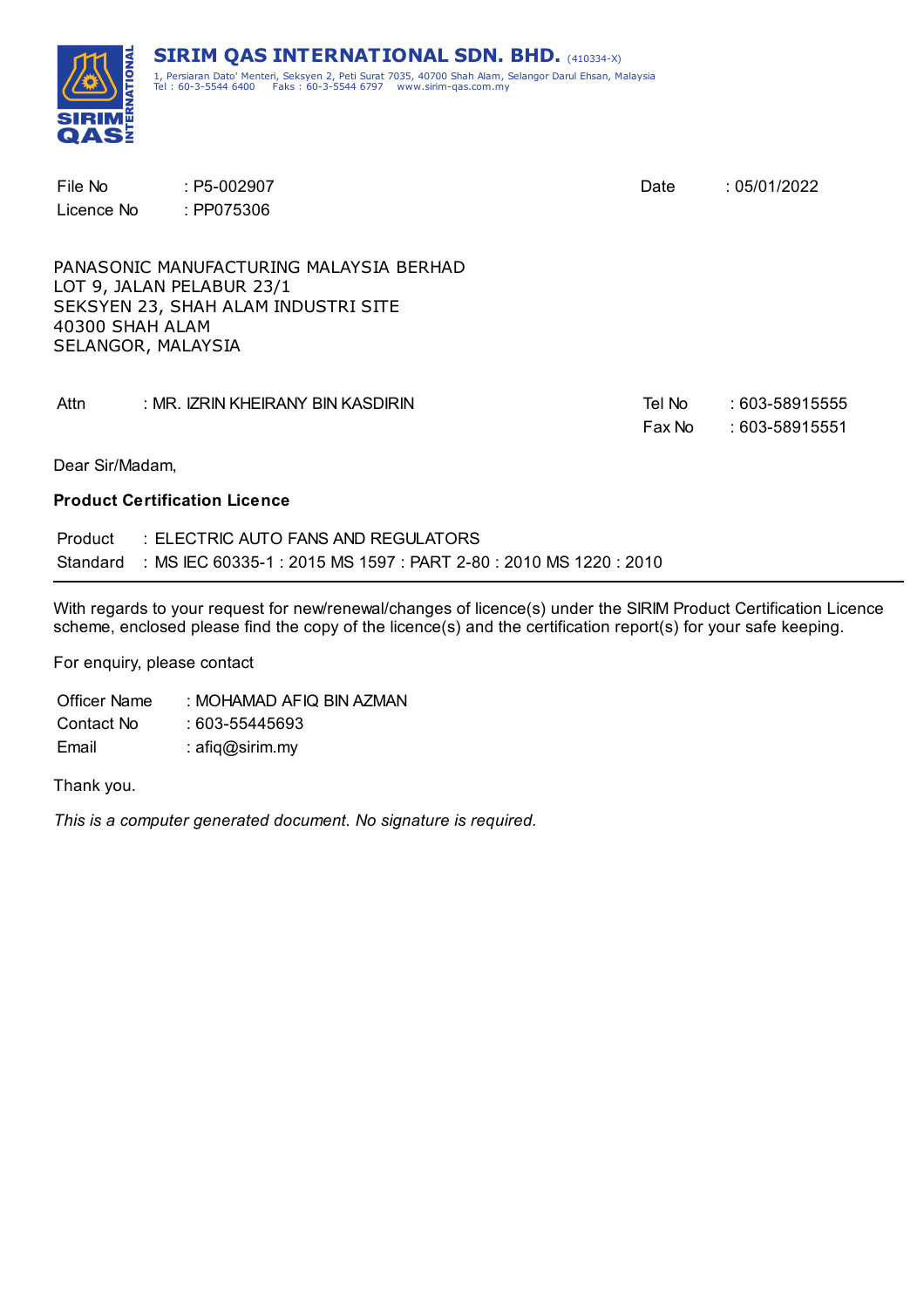No Lesen : **PP075306** *Licence No :*



## **LESEN PENSIJILAN BARANGAN** *Product Certification Licence*



**SIRIM QAS International Sdn. Bhd. dengan ini menganugerahkan kepada** *SIRIM QAS International Sdn. Bhd. hereby grants to*

**PANASONIC MANUFACTURING MALAYSIA BERHAD LOT 9, JALAN PELABUR 23/1 SEKSYEN 23, SHAH ALAM INDUSTRI SITE 40300 SHAH ALAM SELANGOR, MALAYSIA**

**Lesen untuk menggunakan Tanda Pensijilan di atas barangan** *a licence to use the Certification Mark on*

### **ELECTRIC AUTO FANS AND REGULATORS**

**Please refer to detail in the SCHEDULE**

**sebagai mematuhi keperluan**

*as complying with*

**MS IEC 60335-1 : 2015 MS 1597 : PART 2-80 : 2010 MS 1220 : 2010**

jailie

**Nur Fadhilah binti Muhammad** Ketua Pegawai Eksekutif *Chief Executive Officer* SIRIM QAS International Sdn. Bhd.



| SIRIM QAS International Sdn. Bhd.<br>(No. Syarikat 410334-X) | Tarikh Mula Pensijilan | :31 December 1992 | Tarikh Dikeluarkan | : 05 January 2022 |
|--------------------------------------------------------------|------------------------|-------------------|--------------------|-------------------|
| 1, Persiaran Dato' Menteri<br>Seksyen 2, Peti Surat 7035     | <b>Certified Since</b> |                   | Issue Date         |                   |
| 40700 Shah Alam<br>Selangor Darul Ehsan                      | Sah Sehingga           | :31 December 2022 | No Siri            | :070443           |
| MALAYSIA.                                                    | Valid Until            |                   | Serial No          |                   |

Tel : 60-3-55446400 Faks : 60-3-55446466 http://www.sirim.my http://www.malaysian-certified.my Lesen ini dianugerahkan tertakluk kepada syarat-syarat Perjanjian Pensijilan Barangan SIRIM QAS International Sdn. Bhd. This Licence is granted subject to the provisions of the Product Certification Agreement of SIRIM QAS International Sdn. Bhd.